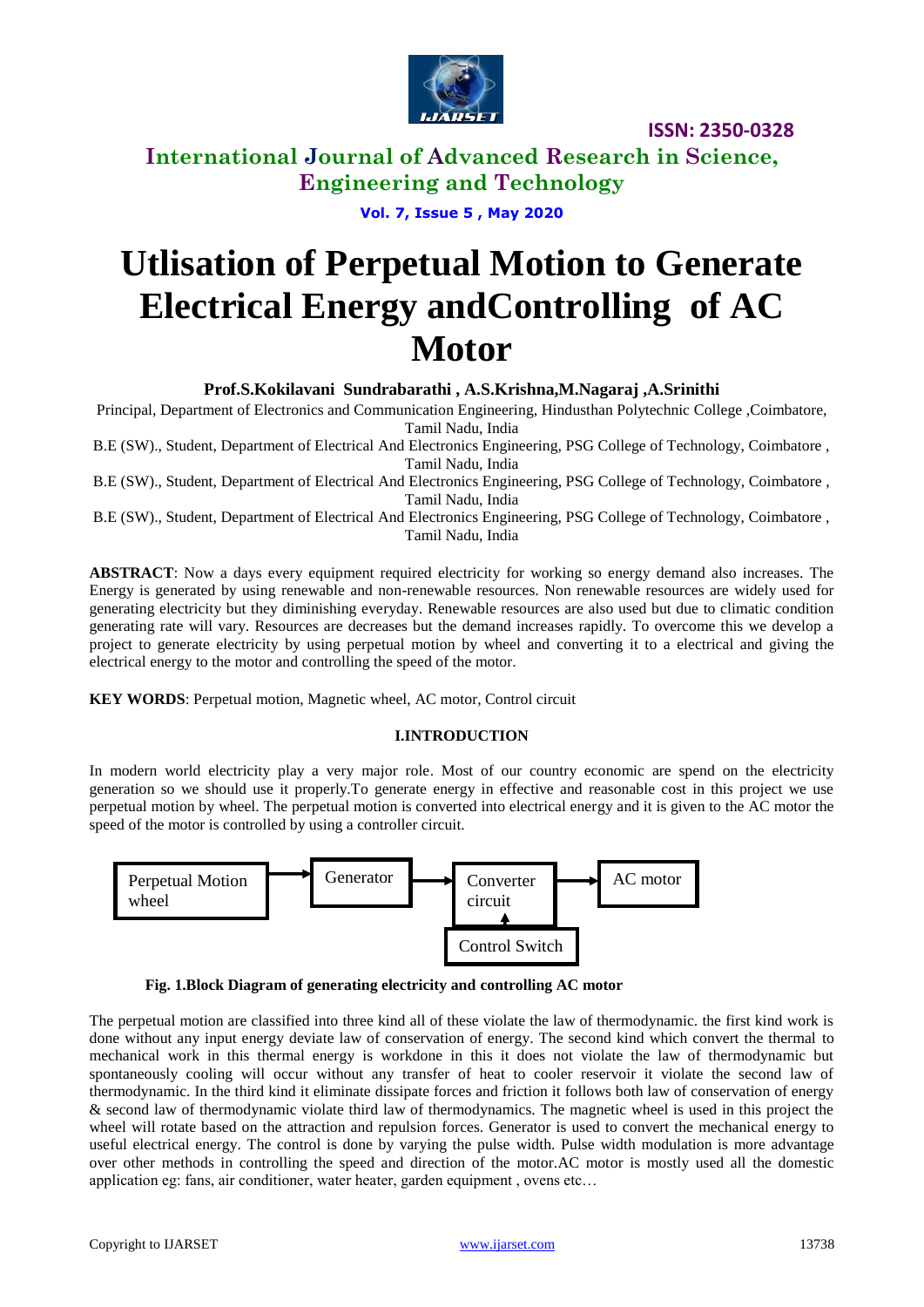

**ISSN: 2350-0328**

### **International Journal of Advanced Research in Science, Engineering and Technology**

### **Vol. 7, Issue 5 , May 2020**

### **II. SIGNIFICANCE OF THE SYSTEM**

The paper mainly focuses on how to generate electricity at low cost and used in effective way and controlling of the motor. The study of literature survey is presented in section III, Methodology is explained in section IV, section V covers the experimental results of the study, and section VI discusses the future study and Conclusion.

### **III. LITERATURE SURVEY**

Shakunthala, Prof. Nagabhushan, R.Radha et.al International Journal of Innovative Research in Computer and CommunicationEngineering the basic knowledge about how perpetual motion is used to generate energy the drawback is controller and utilisation is not described.

D. Tsaousis et.al Journal of engineering science and technology review the basic principle of perpetual motion and the even though it violates the thermodynamic how it work efficiently are described and the basic criteria to make it efficient.

[Prathmesh A.Askar,](https://www.semanticscholar.org/author/Prathmesh-A.-Askar/117366657) [Gardiner Ee](https://www.semanticscholar.org/author/Gardiner-Ee/66589832) et.al the controlling the speed of the motor by using a microcontroller is the speed is varied by changing the emf induced in the winding.

kazuya shirahata et.al oriented motor describes the variety of speed control techniques in AC motor and characteristics. The closed configuration associated with the speed control are also explained .

Osman Ishag Abdelrahim Abdalla, Dr. Eltahir Mohamed Hussein et.al International Journal for Research in Applied Science & Engineering TechnologyVolume 5 Issue IX, September 2017 water level detection is done by using 555 timer in that the working of 555 timer is studied by using this the controller circuit of the project is designed.

### **IV. METHODOLOGY**

### **A) Perpetual Motion:**

It is one kind of motion in which the body rotate continuously. This an hypothetical machine that can work indefinitely without an energy source. Consider an example in which the ice of the ocean melts by sunlight without any external sources likewise the wheel also rotate and generate energy. There are different kind of wheel available. They are:





**Fig.2.Bhaskara wheel with Fig.3. Overbalanced wheelwith mercury in tilted vial. weights on articulated arms.**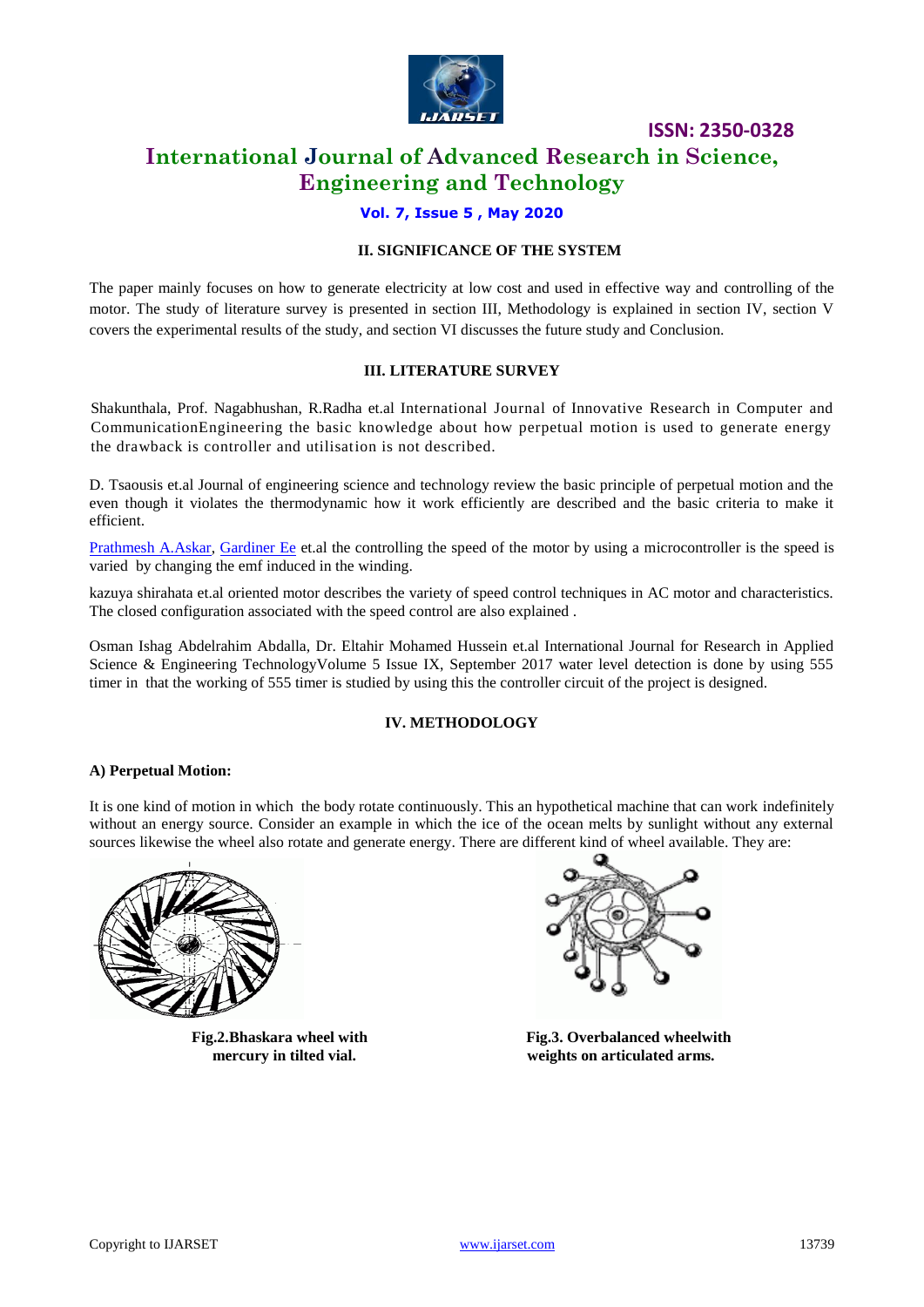

**ISSN: 2350-0328**

### **International Journal of Advanced Research in Science, Engineering and Technology**

### **Vol. 7, Issue 5 , May 2020**



 **Fig .4.Early articulated-mallet wheel. Fig.5. Articulated arm wheel.**



In Bhaskara wheel the torque in one side is greater than the otherside which any changes occur the wheel will start rotating.Mercury is field inside it causes the wheel to rotate continuously.In overbalanced wheel the weight is tired at the end of the string and due to gravity the string rotate continuously.

In this project we use magnetic wheel is used to create perpetual motion . There are different kinds of magnets ferromagnet, barmagnet, horseshoemagnet, ringmagnet etc.., Barmagnet is used to create the rotative motion.



### **Fig .6.Bar magnet**

In the barmagnets there are two poles. The flux is created between north and south pole. The flux is utilised for the rotative motion of the wheel .Thebarmagnet are arranged in round manner and the north pole of the magnets are facing to the centre of the wheel. There are two external magnets. When the unlike pole meet repulsion take place likewise like pole meet attraction will occur.in the inner side all the south pole are facing outside so when south and external north pole meet attraction will happen. But when the south and south pole meet repulsion occur and the wheel rotate continuously. Bar magnet is mainly used because they are chemically-inert, liquid contamination is not possible.



**Fig.7.wheel for perpetual motion.**

### **B)Generator:**

To convert the mechanical energy into electrical energy DC generator is used.DC generator has less parallel operation,simple design. The emf is induced whenever the conductor placed in magnetic field. The mechanical energy produced by the bar wheel is given to the field winding .the field winding will get exicted and armature will rotate and electrical energywill be generated.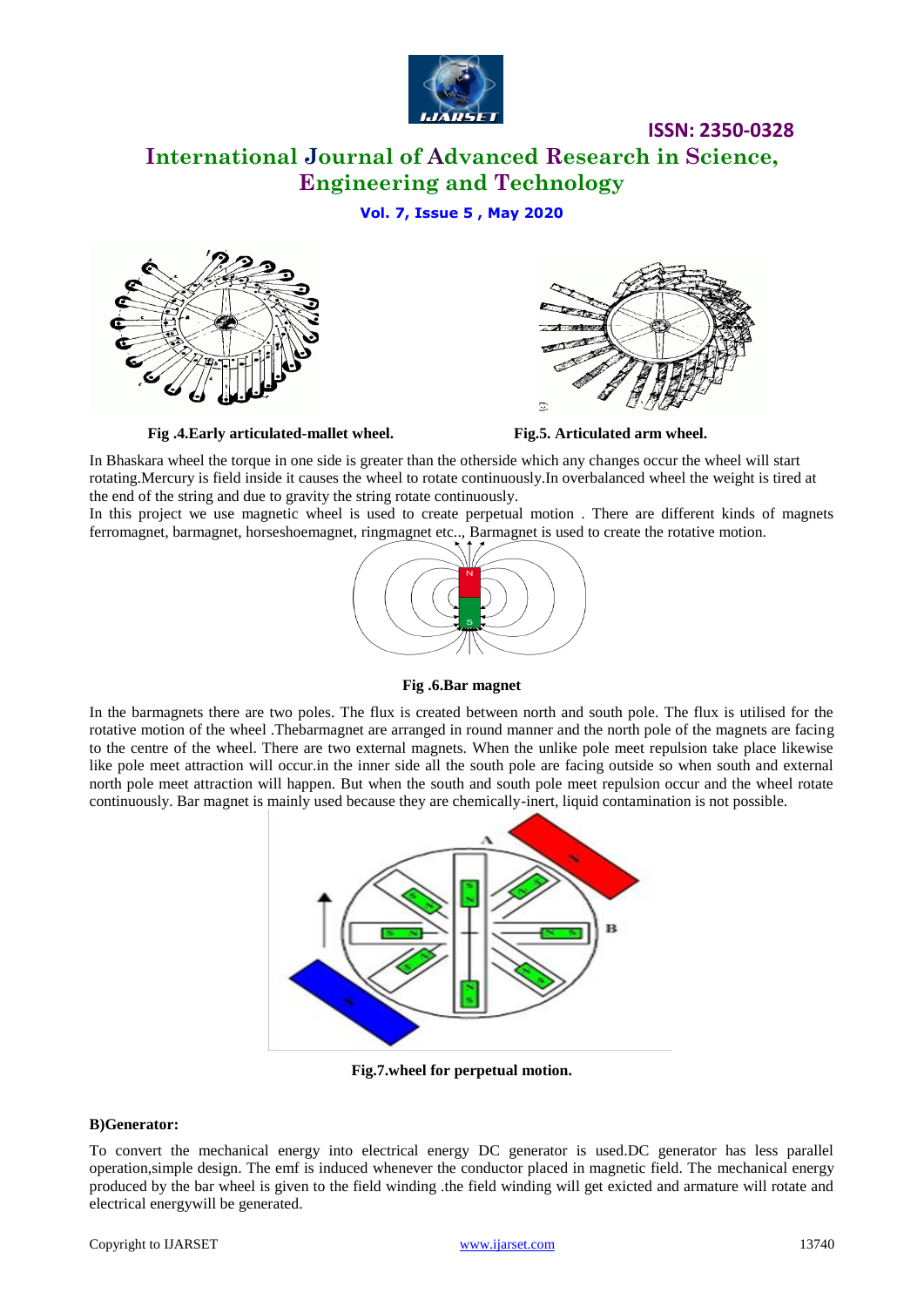

## **International Journal of Advanced Research in Science, Engineering and Technology**

**ISSN: 2350-0328**

**Vol. 7, Issue 5 , May 2020**

### **C) Converter Circuit:**

Thegenerated DC energy should be converted to AC before giving to the AC motor. To convert this inverter circuit is used.



### DC to AC Inverter with the 555

**Fig.8.AC to DC conversion using 555** 

Timer oscillator will produce square wave everytime. The variable resister is used to vary the frequency from 47 to 64hz. Third pin of the 555 timer is given to the current limiting circuit. When one transistor is high the next transistor in off state. The output of the transistor is given to primary side of the transformer. The capacitor and inductor are acts resonant circuit we provide output at accurate frequency.

### **D) Control Switch**



### **Fig.9.control circuit for AC motor**

Consider an example in which drilling machine is working continuously but due to some reason we need to reduce the speed of the machine in such case the speed is reduced by the above control circuit. The capacitor will store the charges which the power requirement is low at the same time it will give power when required. The speed is control by varying the potentiometer.